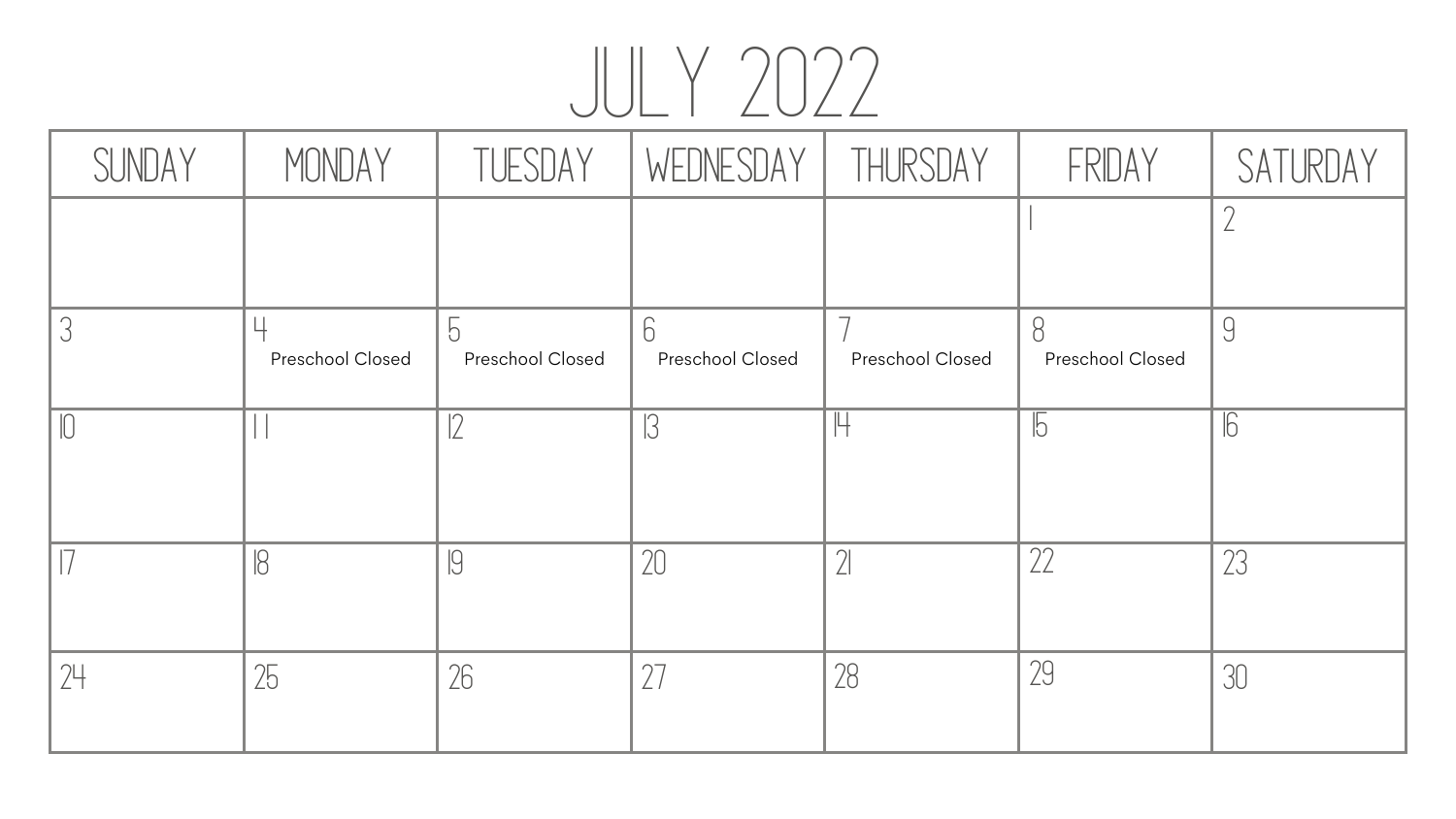### AUGUST 2022

| SUNDAY   | MONDAY                                                      | TUESDAY                                       | WEDNESDAY                                                                         | THURSDAY                     | FRIDAY                             | SATURDAY |
|----------|-------------------------------------------------------------|-----------------------------------------------|-----------------------------------------------------------------------------------|------------------------------|------------------------------------|----------|
|          |                                                             | $\leftrightharpoons$                          |                                                                                   |                              | $\overline{5}$                     |          |
|          |                                                             | 9                                             | <u>ାଠ</u>                                                                         |                              | 2 Last Day of<br>Summer<br>Session | 13       |
| 円        | $\sqrt{5}$<br><b>Preschool Closed</b><br>Teacher In-Service | 6<br><b>Preschool Closed</b><br>Staff Workday | <b>Preschool Closed</b><br>Staff Workday<br><b>Parent Orientation</b><br>$6-7$ pm | 18<br>First Day of<br>School | $\sqrt{9}$                         | 20       |
| $\gamma$ | 77                                                          | 23                                            | 24                                                                                | 25                           | 26                                 |          |
|          |                                                             |                                               |                                                                                   |                              |                                    |          |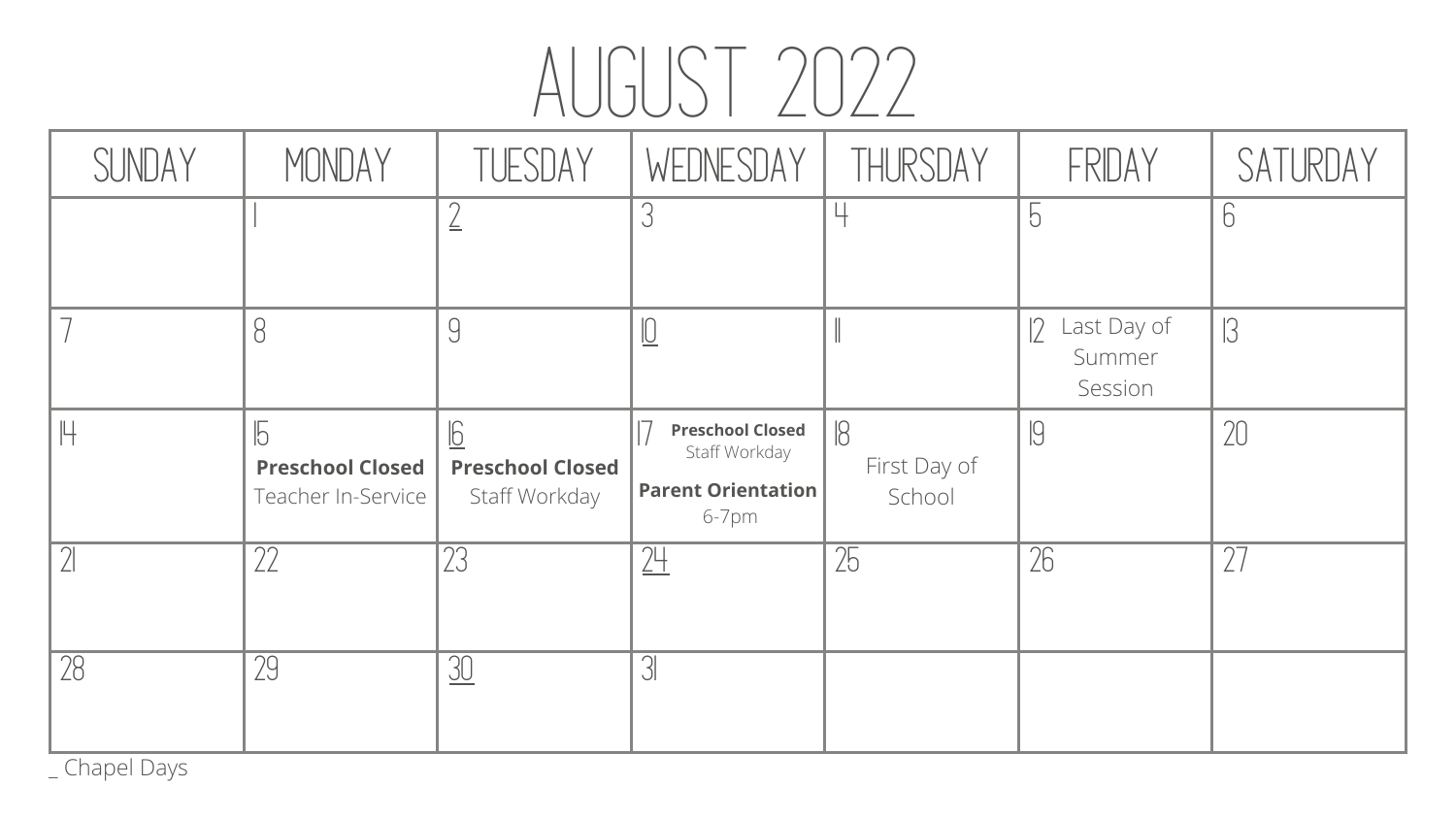# SEPTEMBER 2022

| SUNDAY | MONDAY                               | TUESDAY                  | WEDNESDAY   | THURSDAY          | FRIDAY                                                                  | SATURDAY |
|--------|--------------------------------------|--------------------------|-------------|-------------------|-------------------------------------------------------------------------|----------|
|        |                                      |                          |             |                   |                                                                         |          |
|        | <b>Preschool Closed</b><br>Labor Day |                          |             | Sports Day        | Sports Day                                                              |          |
|        |                                      | $\overline{\mathcal{C}}$ |             | $\overline{5}$    | $\sqrt{6}$                                                              |          |
|        | IJ                                   | 20                       | Picture Day | 22<br>Picture Day | <b>Preschool Closed</b><br>23<br>@ 3pm<br><b>Family Event</b><br>5-6 pm | 24       |
| 25     | 26                                   |                          | 28          | 29                | 30                                                                      |          |

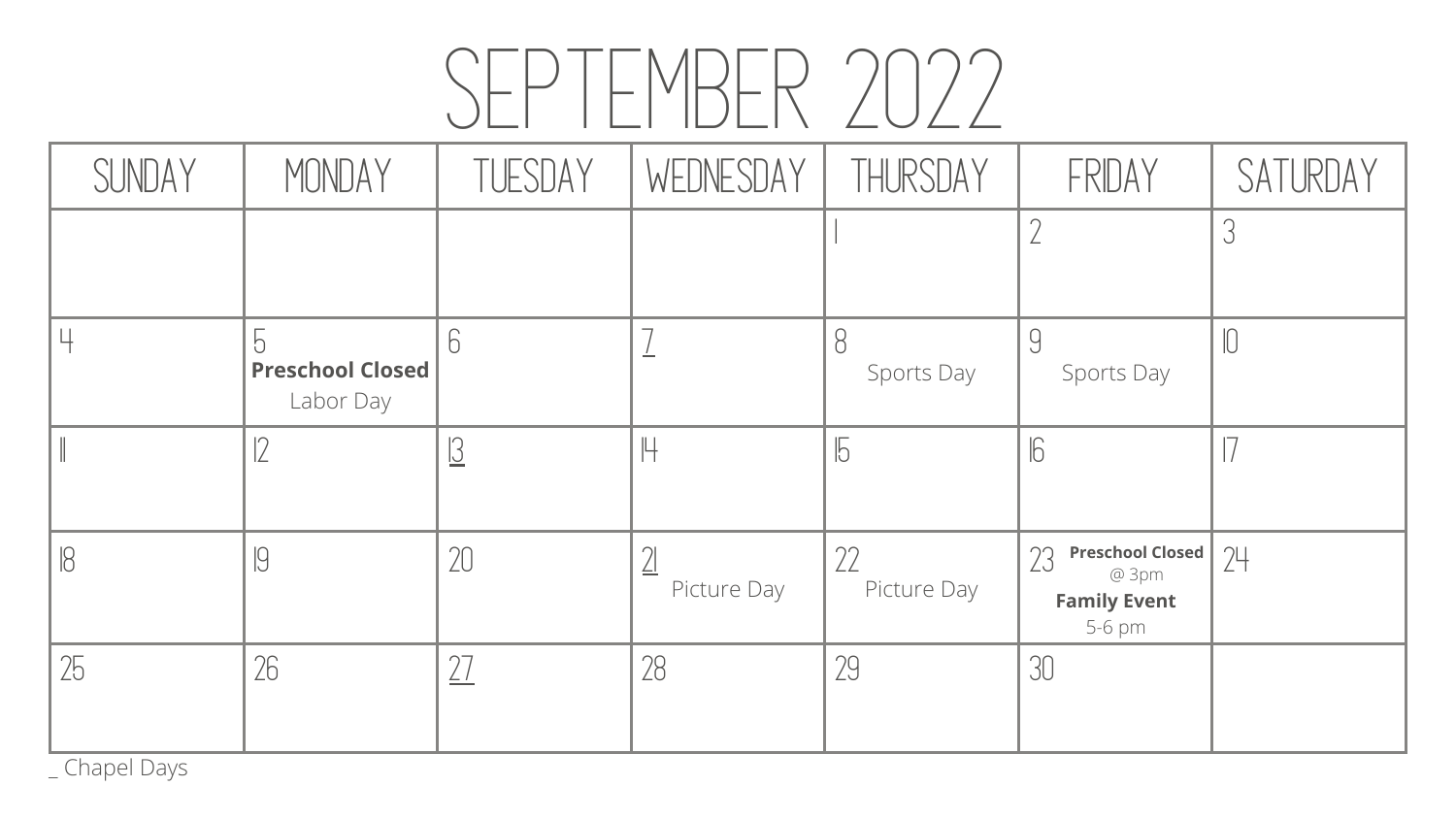| FRIDAY                                              | SATURDAY   |
|-----------------------------------------------------|------------|
|                                                     |            |
|                                                     | $\beta$    |
| 世                                                   | $\sqrt{5}$ |
|                                                     | 22         |
| $28$ Preschool Closed<br>@ 3pm<br>Staff Development | 29         |
|                                                     |            |
|                                                     |            |

#### OCTOBER 2022 SUNDAY | MONDAY | TUESDAY | WEDNESDAY | THUR  $2$  3 4 6 6 7 8 9 10 11 12 13 14 15 16 17 18 19 120 121 122  $23$  24 25 26 27 28 28 28 28 28 29 29 30 31 **Costume Parade**

**@ 10am**

Prayer Walk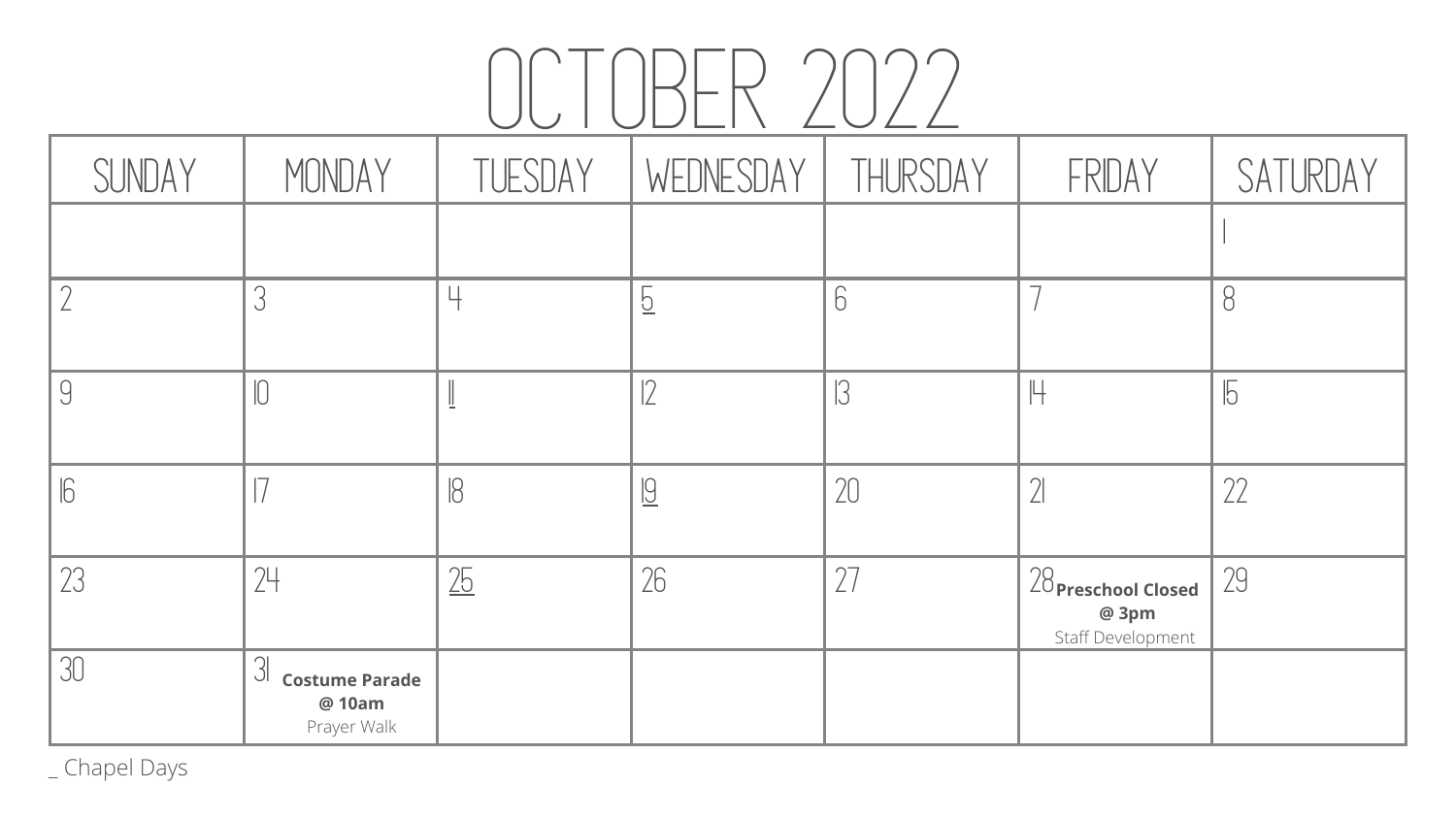# NOVEMBER 2022

| SUNDAY | MONDAY                                                          | TUESDAY     | WEDNESDAY                                                               | THURSDAY                                      | FRIDAY                                        | SATURDAY       |
|--------|-----------------------------------------------------------------|-------------|-------------------------------------------------------------------------|-----------------------------------------------|-----------------------------------------------|----------------|
|        |                                                                 |             |                                                                         | $\cup$                                        |                                               | $\overline{5}$ |
|        |                                                                 | 8           |                                                                         |                                               | <b>Preschool Closed</b><br>Veteran's Day      | 2              |
|        | <b>Parent Teacher</b><br><b>Conferences</b><br>(Until Dec. 2nd) |             | 6                                                                       |                                               | $\beta$                                       | 19             |
| 20     |                                                                 | $\cap$<br>L | 2 <sup>2</sup><br><b>Preschool Closed</b><br>@ 3pm<br>Staff Development | 24<br><b>Preschool Closed</b><br>Thanksgiving | 25<br><b>Preschool Closed</b><br>Thanksgiving | 26             |
|        | 28                                                              | 29          | 30                                                                      |                                               |                                               |                |

| $\angle$ U $\angle$ $\angle$                  |                                               |                |
|-----------------------------------------------|-----------------------------------------------|----------------|
| THURSDAY                                      | FRIDAY                                        | SATURDAY       |
| $\mathcal{S}$                                 |                                               | $\overline{5}$ |
| $\bigcap$                                     | <b>Preschool Closed</b><br>Veteran's Day      |                |
|                                               | $\overline{\mathcal{B}}$                      | 19             |
| 74<br><b>Preschool Closed</b><br>Thanksgiving | 25<br><b>Preschool Closed</b><br>Thanksgiving | 2C<br>ΖO       |
|                                               |                                               |                |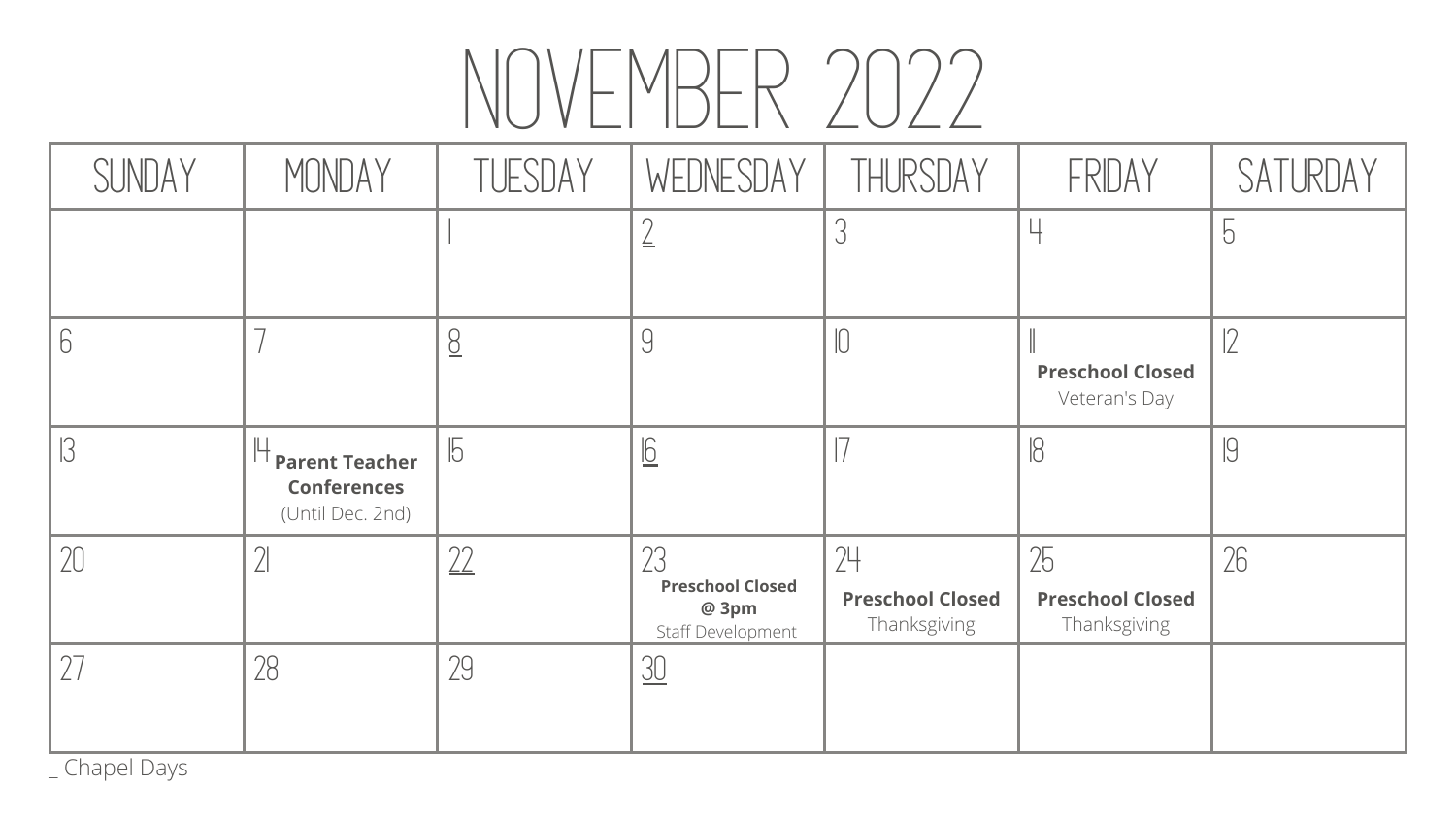# DECEMBER 2022

|        | ULVLI IULI\ <i>L</i> U <i>LL</i>                 |                                            |                                                         |                                                  |                                                  |                  |
|--------|--------------------------------------------------|--------------------------------------------|---------------------------------------------------------|--------------------------------------------------|--------------------------------------------------|------------------|
| SUNDAY | MONDAY                                           | TUFSDAY                                    | WEDNESDAY   THURSDAY                                    |                                                  | FRIDAY                                           | SATURDAY         |
|        |                                                  |                                            |                                                         |                                                  |                                                  |                  |
|        |                                                  |                                            |                                                         |                                                  |                                                  |                  |
|        |                                                  |                                            |                                                         |                                                  | 16                                               |                  |
| ▮U     | ∣∪∣                                              | $\gamma$<br>$\underline{\triangle\cup}$    | $\lfloor$                                               | $\cap$<br>LL<br>Pajama Day                       | $\cap$<br>ムー<br>Pajama Day                       | 74<br>$\angle$ 1 |
| 25     | 26<br><b>Preschool Closed</b><br>Christmas Break | <b>Preschool Closed</b><br>Christmas Break | <u>78</u><br><b>Preschool Closed</b><br>Christmas Break | 29<br><b>Preschool Closed</b><br>Christmas Break | 30<br><b>Preschool Closed</b><br>Christmas Break | 3 <sup>1</sup>   |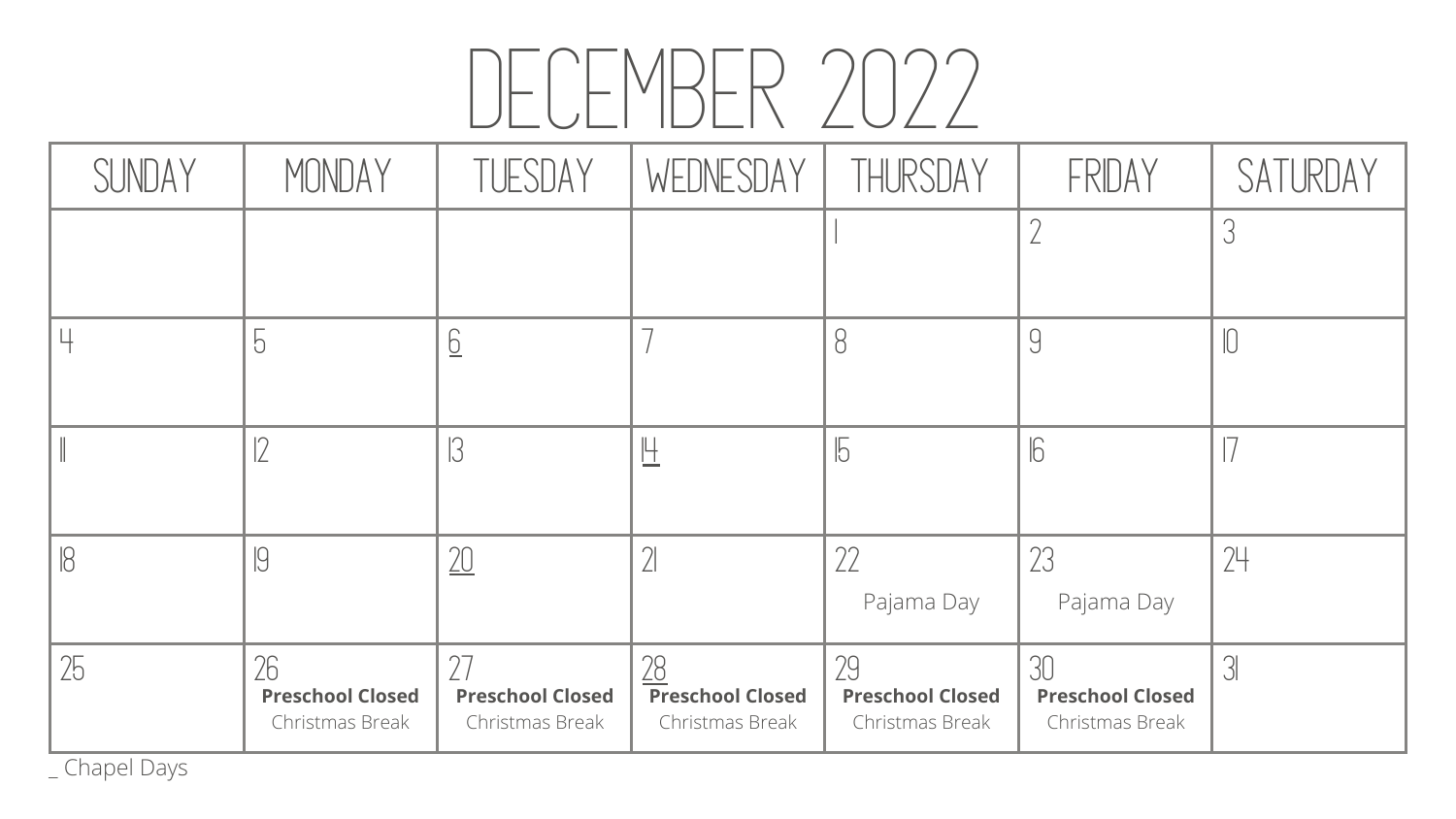# JANUARY 2023

| SUNDAY | MONDAY                                                | TUESDAY  | WEDNESDAY | THURSDAY  | FRIDAY                                                       | SATURDAY     |
|--------|-------------------------------------------------------|----------|-----------|-----------|--------------------------------------------------------------|--------------|
|        | <b>Preschool Closed</b><br>New Years                  |          |           | $\bigcup$ |                                                              |              |
| 18     |                                                       |          |           |           |                                                              | Щ            |
| 15     | <b>Preschool Closed</b><br>Martin Luther King Jr. Day |          |           | C         | 20                                                           | $\mathbb{Z}$ |
| 22     | 23                                                    | 24       | 25        | 26        | <b>Preschool Closed</b><br>@ 3pm<br><b>Staff Development</b> | 28           |
| 29     | 30                                                    | <u>니</u> |           |           |                                                              |              |

| ZUZJ           |                                                       |          |
|----------------|-------------------------------------------------------|----------|
| THURSDAY       | FRIDAY                                                | SATURDAY |
| $\overline{5}$ | $\sqrt{2}$                                            |          |
| $ 2\rangle$    | $\mathcal{B}$                                         | 14       |
| 19             | 20                                                    | $\gamma$ |
|                | <b>Preschool Closed</b><br>@ 3pm<br>Staff Development |          |
|                |                                                       |          |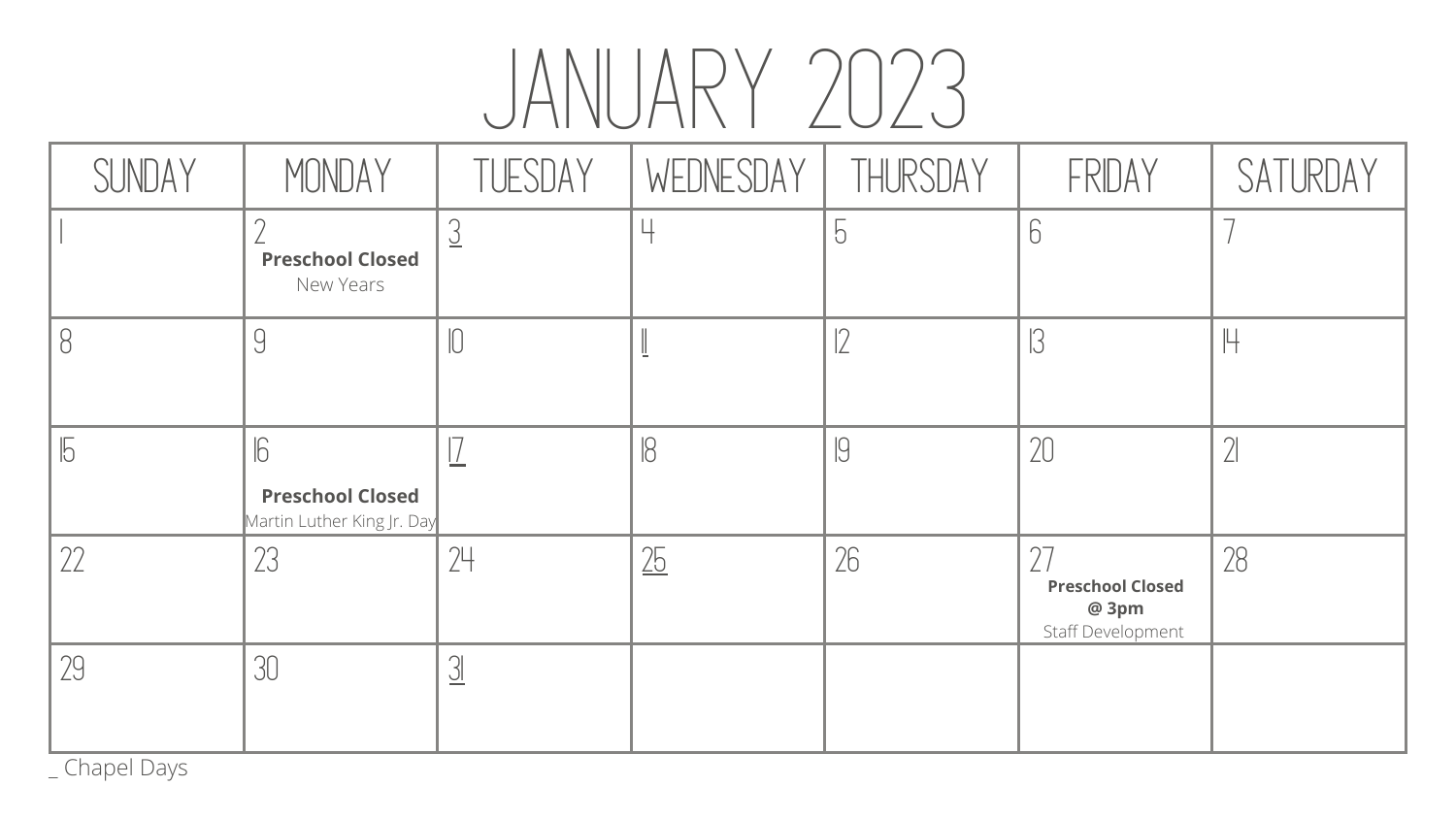# FEBRUARY 20

| SUNDAY | MONDAY                                          | TUESDAY | WEDNESDAY   THURSDAY |            | FRIDAY                                                             | SATURDAY |
|--------|-------------------------------------------------|---------|----------------------|------------|--------------------------------------------------------------------|----------|
|        |                                                 |         |                      |            |                                                                    | Ц        |
|        |                                                 |         |                      | $\bigcup$  |                                                                    |          |
|        |                                                 |         |                      | $\sqrt{6}$ |                                                                    | 18       |
| IJ     | 20<br><b>Preschool Closed</b><br>Presidents Day |         |                      | 23         | 24<br><b>Preschool Closed</b><br>@ 3pm<br><b>Staff Development</b> | 25       |
| 26     | 27                                              | 28      |                      |            |                                                                    |          |

| WEDNESDAY   THURSDAY |            | FRIDAY                                                                  | SATURDAY   |
|----------------------|------------|-------------------------------------------------------------------------|------------|
|                      |            | 3                                                                       |            |
| $\overline{0}$       | 9          | $\sqrt{2}$                                                              |            |
| $\overline{5}$       | $\sqrt{6}$ | $\overline{ }$                                                          | $\sqrt{8}$ |
| 22                   | 23         | 7 <sup>4</sup><br><b>Preschool Closed</b><br>@ 3pm<br>Staff Development | 25         |
|                      |            |                                                                         |            |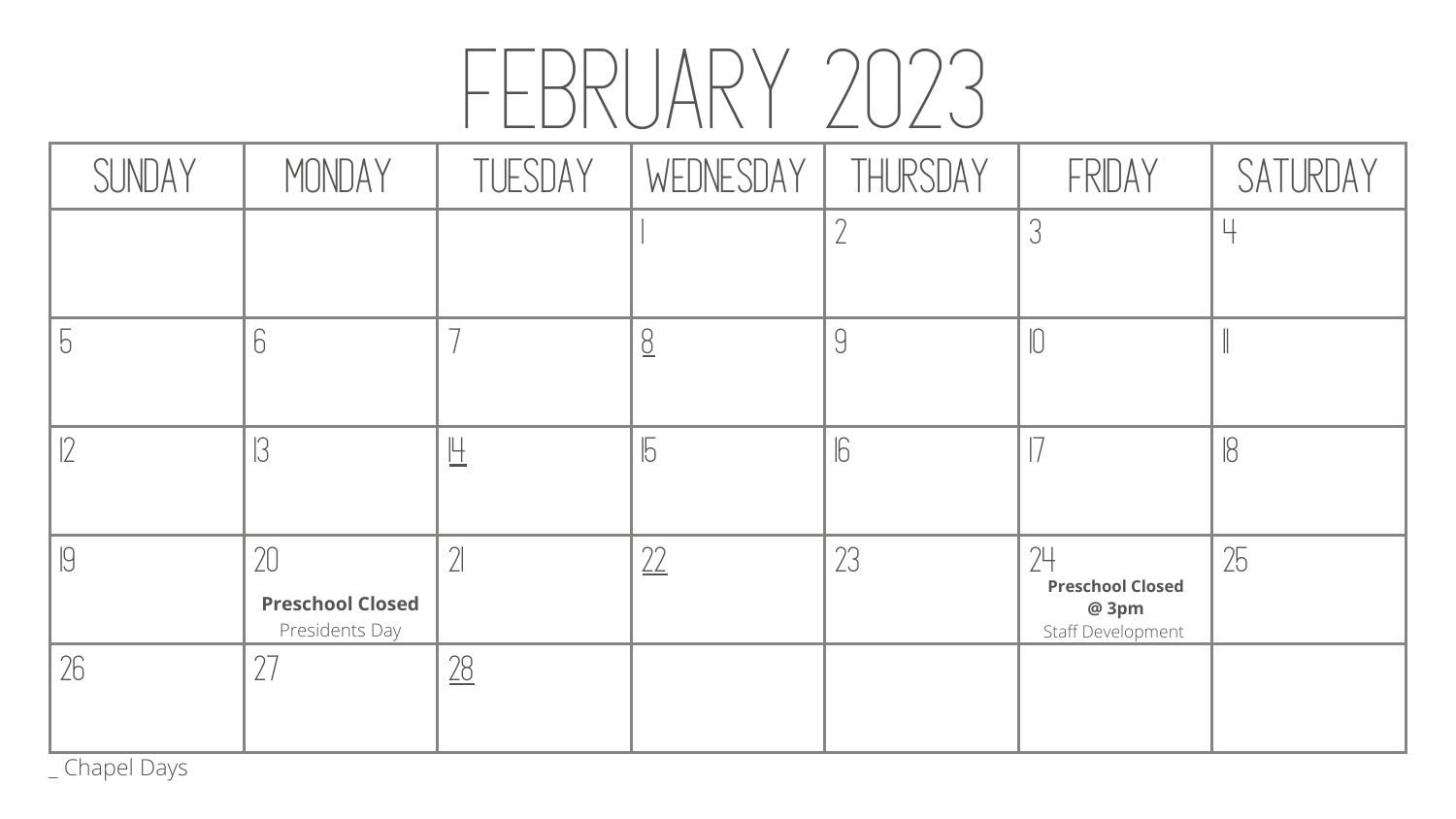# MARCH 2023

| SUNDAY | MONDAY                                                                                | TUESDAY | WEDNESDAY   THURSDAY     |                | FRIDAY                                                       | SATURDAY |
|--------|---------------------------------------------------------------------------------------|---------|--------------------------|----------------|--------------------------------------------------------------|----------|
|        |                                                                                       |         |                          |                |                                                              | Ц        |
| D      |                                                                                       |         |                          | $\overline{9}$ |                                                              |          |
|        | $\mathsf{I}^{\mathsf{I}}$ Parent Teacher<br><b>Conferences</b><br>(Until March. 31st) |         |                          | 6              |                                                              | 18       |
|        | 20                                                                                    |         | $\overline{\phantom{m}}$ | 23             | 24                                                           | 25       |
| 26     |                                                                                       | 28      | 29                       | 30             | <b>Preschool Closed</b><br>@ 3pm<br><b>Staff Development</b> |          |

\_ Chapel Days

| IVII LVLV            |            |                                                            |            |
|----------------------|------------|------------------------------------------------------------|------------|
| WEDNESDAY   THURSDAY |            | FRIDAY                                                     | SATURDAY   |
|                      |            | 3                                                          |            |
| $\overline{0}$       | <u>g</u>   | $\sqrt{2}$                                                 |            |
| $\overline{5}$       | $\sqrt{6}$ |                                                            | $\sqrt{8}$ |
| 22                   | 23         |                                                            | 25         |
| 2C                   | 30         | 3<br><b>Preschool Closed</b><br>@ 3pm<br>Staff Development |            |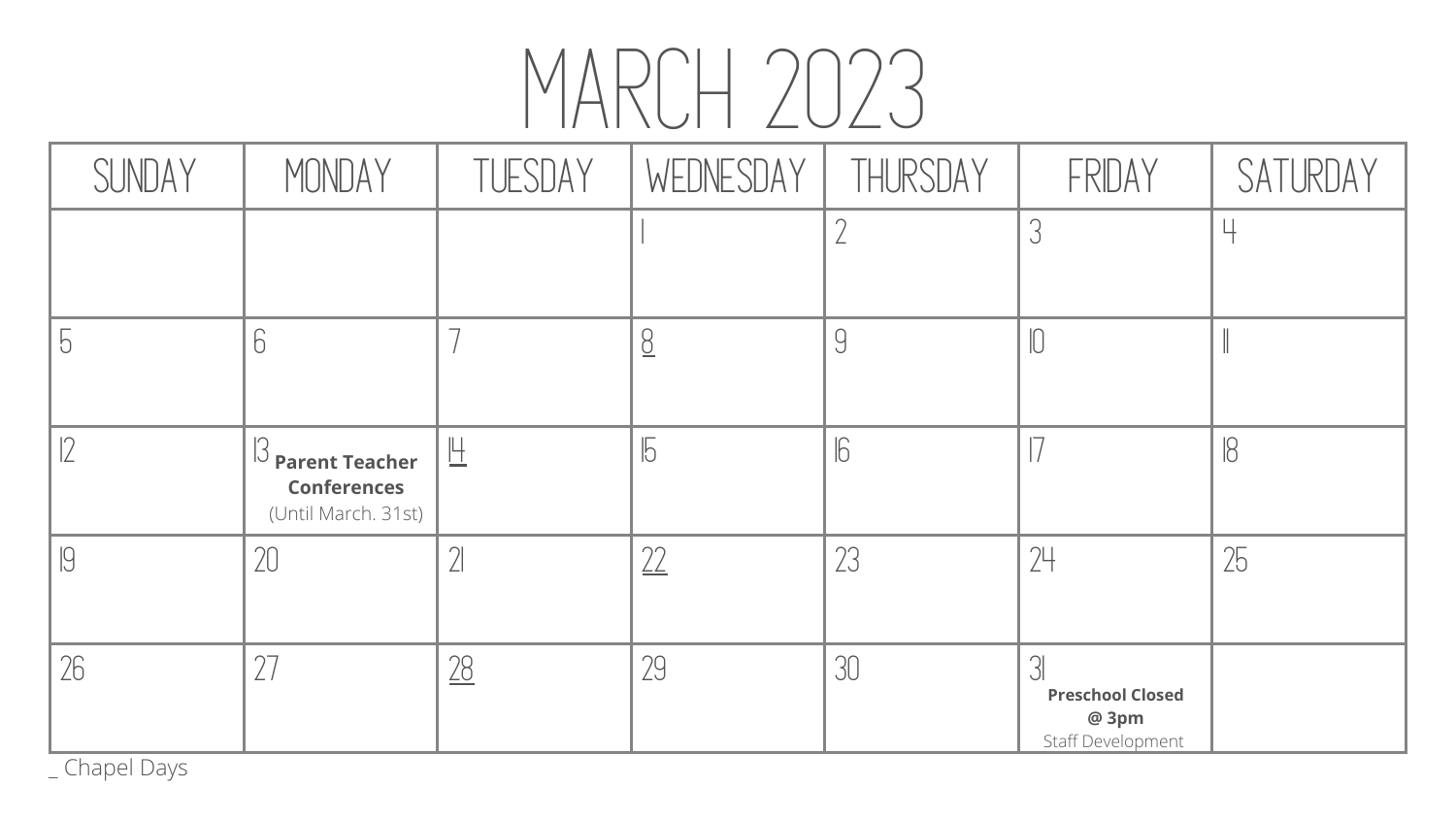| SUNDAY               | MONDAY                            | TUESDAY | WEDNESDAY                     | THURSDAY       | FRIDAY                                                  | SATURDAY       |  |  |
|----------------------|-----------------------------------|---------|-------------------------------|----------------|---------------------------------------------------------|----------------|--|--|
|                      |                                   |         |                               |                |                                                         |                |  |  |
|                      |                                   |         | $\overline{C}$                | 6              | <b>Preschool Closed</b><br>@ 12pm<br>Good Friday        | 8              |  |  |
|                      | <b>Preschool Closed</b><br>Easter |         |                               | $\sqrt{3}$     |                                                         | $\sqrt{5}$     |  |  |
| $\mathsf{In}$<br>∥∣∪ | $\perp$                           | $\cup$  | Q <br>$\overline{\mathsf{r}}$ | $\gamma$<br>LU | $\gamma$<br>$\lfloor$                                   | $\gamma$<br>LL |  |  |
| 23                   | 24                                | 25      | 26<br>Crazy Hair Day          | Crazy Hair Day | $28$ Preschool Closed<br>@ 3pm<br>Open House/ Book Fair | 29             |  |  |
| 30                   | $\sqrt{3}$                        |         |                               |                |                                                         |                |  |  |

| RSDAY    | FRIDAY                                                    | SATURDAY   |
|----------|-----------------------------------------------------------|------------|
|          |                                                           |            |
|          | <b>Preschool Closed</b><br>@ 12pm<br>Good Friday          | 8          |
|          | $\mathbb H$                                               | $\sqrt{5}$ |
|          | $\gamma$                                                  | 22         |
| Hair Day | <b>Preschool Closed</b><br>@ 3pm<br>Open House/ Book Fair |            |
|          |                                                           |            |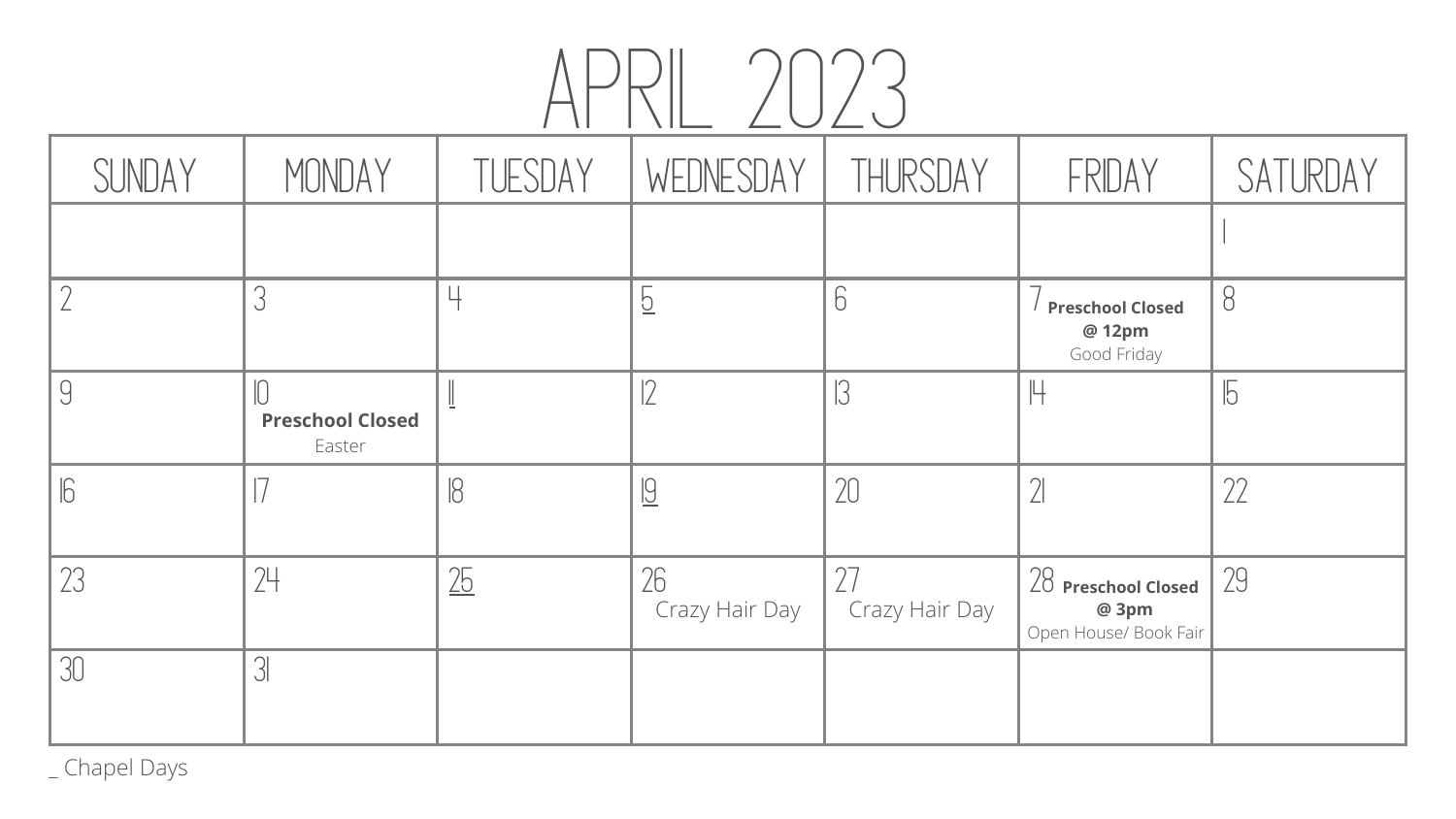# MAY 2023

| SUNDAY       | MONDAY                                        | TUESDAY    | WEDNESDAY | THURSDAY | FRIDAY                                                      | SATURDAY |
|--------------|-----------------------------------------------|------------|-----------|----------|-------------------------------------------------------------|----------|
|              |                                               |            |           |          | $\overline{5}$                                              |          |
|              |                                               |            |           |          | 2                                                           |          |
| Mother's Day | $\overline{5}$                                | $\sqrt{6}$ |           |          | $\sqrt{9}$                                                  | 20       |
|              | 22                                            | 23         | 24        | 25       | 26<br><b>Preschool Closed</b><br>@ 3pm<br>Staff Development |          |
| 28           | 29<br><b>Preschool Closed</b><br>Memorial Day | 30         | <u>니</u>  |          |                                                             |          |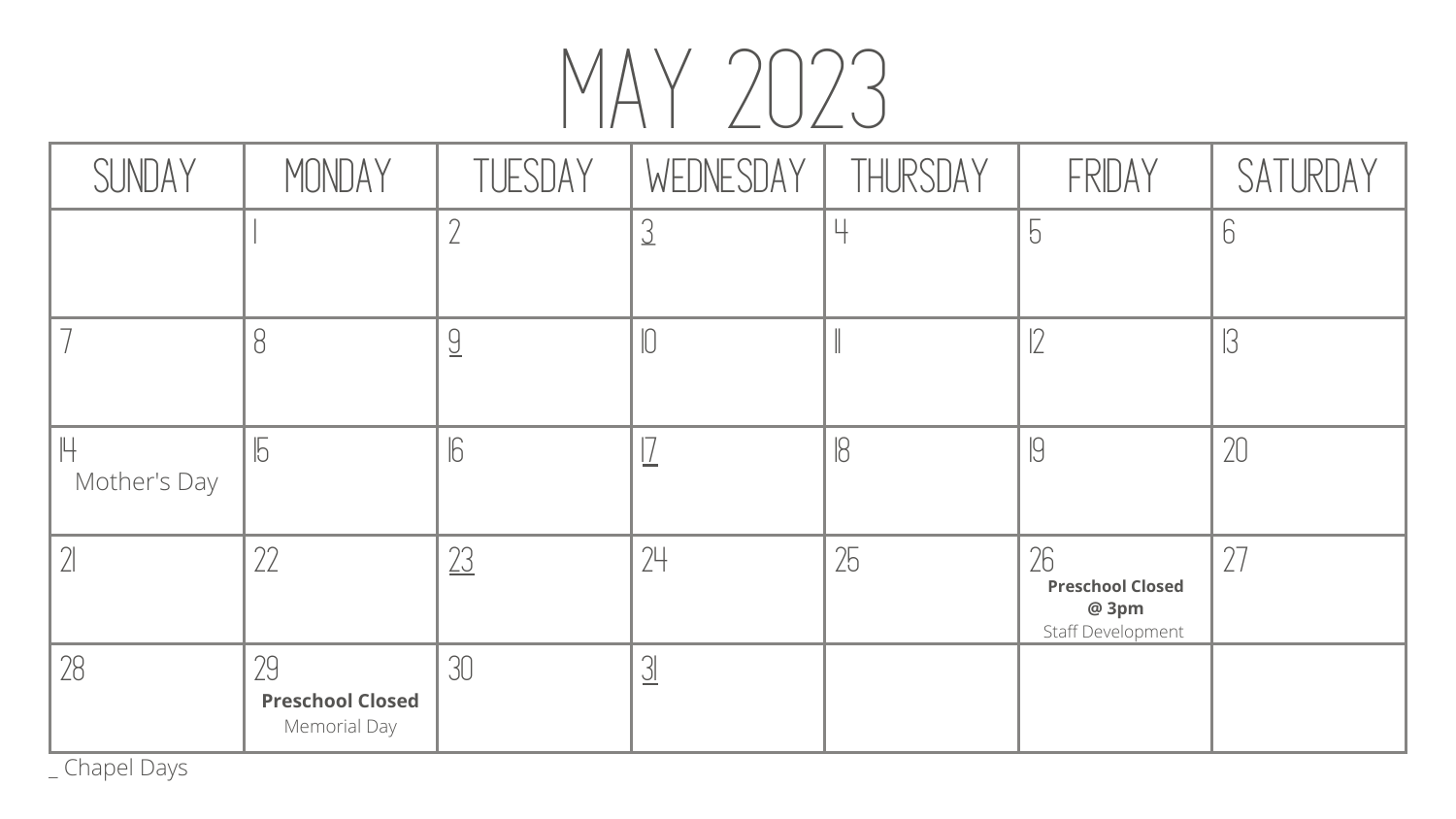# JUNE 2023

| SUNDAY             | MONDAY                      | TUESDAY         | WEDNESDAY                                                    | THURSDAY                       | FRIDAY                           | SATURDAY |
|--------------------|-----------------------------|-----------------|--------------------------------------------------------------|--------------------------------|----------------------------------|----------|
|                    |                             |                 |                                                              |                                |                                  |          |
|                    | $\overline{O}$              | $\underline{6}$ | <b>Preschool Closed</b><br>@ 12:30pm<br>Graduation<br>6:30pm | $\beta$<br>Preschool<br>Closed | $\bigcup$<br>Preschool<br>Closed |          |
|                    | First Day of<br>School Year | $\sqrt{3}$      | 旦                                                            | $\overline{5}$                 | $\sqrt{6}$                       |          |
| IQ<br>Father's Day | IJ                          | 20              |                                                              | 22                             | 23                               | 24       |
| 25                 | 26                          |                 |                                                              | 29                             | 30                               |          |